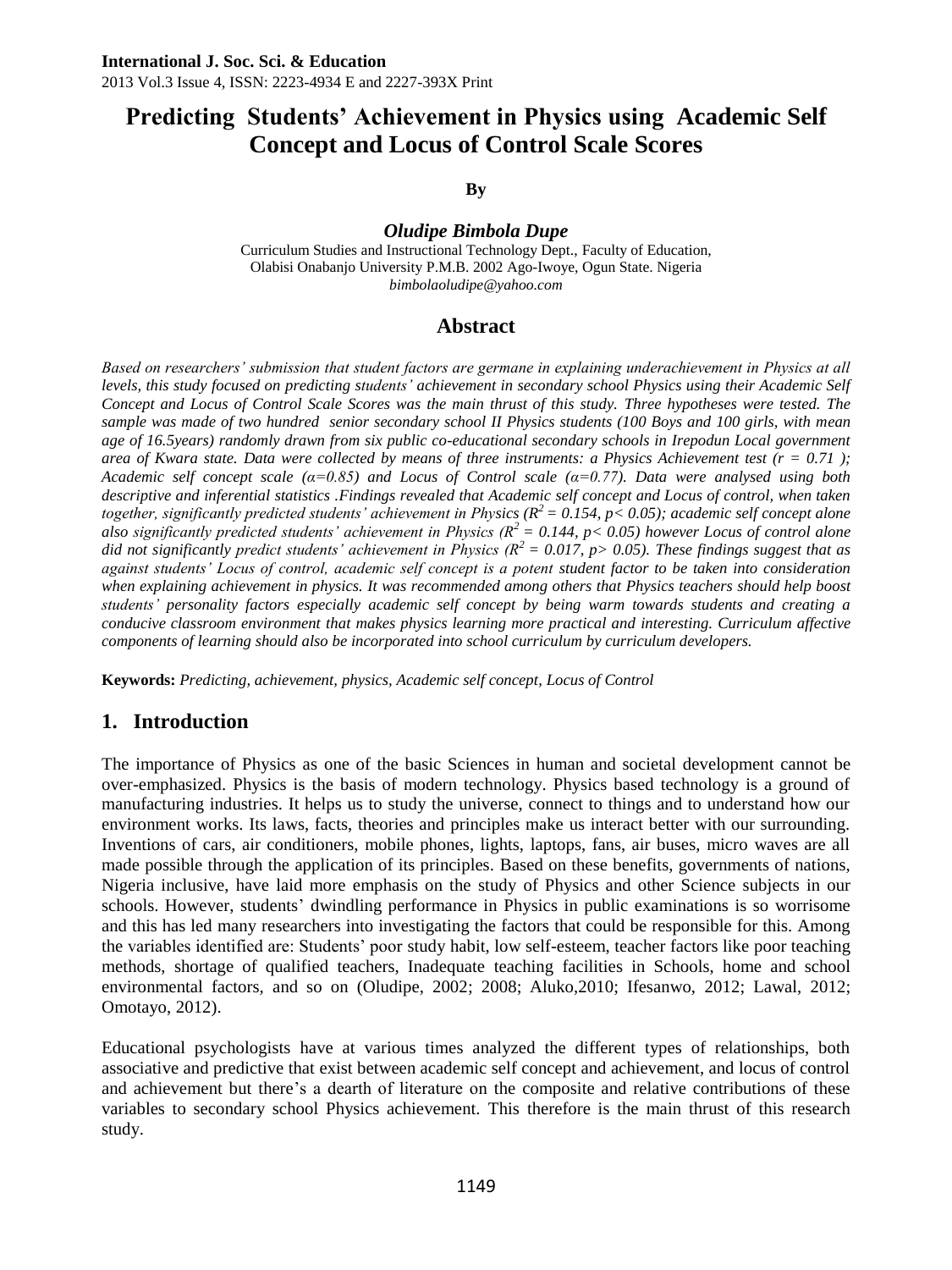#### Oludipe Bimbola Dupe

Self concept itself is the set of perceptions or reference points that someone has about himself: the set of characteristics, attributes, qualities and deficiencies, capacities and limits, values and relationships that a person knows to be descriptive of himself and which he perceives as information concerning his identity. It is understood to be fundamentally a descriptive assessment and has a cognitive meaning. It is formed from experiences and relationships with the environment, where significant people play an important role. Educational psychologists (Byrne, 1996; Rotter, 1996) have analyzed different types of relationships, both associative and predictive that exist between self concept and academic performance. Academic experiences of success or failure have been reported to affect pupils' self concept and self-image and vice versa. In a school setting, the most significant others that could influence a person's self concept are probably the teacher and classmates whose support or non-support for an individual student's academic pursuit is likely to have a significant impact on the person's self concept and interest in school. The facets or dimensions of self concept could be social, physical and academic.

Academic self concept is an individual's perception of self-efficacy in academic subjects. It is the student's attitude and feelings with regards to their abilities and academic potential. The most important component of general self – concept for a teacher is academic self – concept, the part that deals with people's beliefs of their ability as students. The way learners feel about their abilities may impact their academic performance. Consequently, academic achievement may not primarily be an expression of learners' abilities but also of their self concept of ability which when positive, helps them feel confident and able but, when negative, cause them to feel hesitant and uncertain. According to Hamachek (1995), learners at various levels do experience successes and failures. Those experiencing success tend to project more positive academic self concept than those with more failure experiences.

Academic self-concept is an effective variable for predicting students' learning behaviours. According to Dambudzo (2005), academic self concept deals with perceptions of causes of academic performance which figure prominently in theories of achievement motivation and have important implications for the behavior of individuals in academic situation. In other words, academic self concept has to do with beliefs about one's ability, effort, performance, intelligence and behavior in general, and in specific situations such as subject matter or specific tasks. Craven, Marsh and Print, (2000) emphasize that a positive academic self concept is linked to academic effort and consistency, course work selection, educational ambition, completion of high school and following University attendance. Byer, (2000) was of the opinion that academic self concept not only promotes students' interest in learning but also their motivation for further learning. Ifesanwo, (2012) in her study found that academic self concept alone accounted for 15% of the total variation in students' achievement in financial accounting. Similarly, Omotayo, (2012) reported that academic self concept predicted 14.9% of the total variation in students' achievement in Economics.

The foregoing literature have revealed same trend but this researcher wishes to find out whether the status-quo is the same for Physics students.

Apart from students' academic self concept, another variable of concern is their locus of control. LOC is a multi-dimensional construct that is aimed at capturing the causality of behavior. The construct relates to the expected outcomes of actions and the not the actions themselves. The construct of Internal versus External control of reinforcement is a part of Rotter's (1966) social learning theory. Rotter's (1966) argues that people could be placed along a continuum in respect of the extent to which they typically see what happens to them as dependent on their own control or the control of the external forces. At the one end of the continuum are the internals, who generally maintain that the outcomes in their lives depend largely on their own actions and choices. They believed that outcomes are a consequence of own striving, ability, personal effort, and initiative. They feel responsible for the consequences of their actions.

At the other end are externals, who believe that there is little one can do to influence outcomes; they believe that their outcomes are independent of their own behavior and attribute them to chance, fate, luck,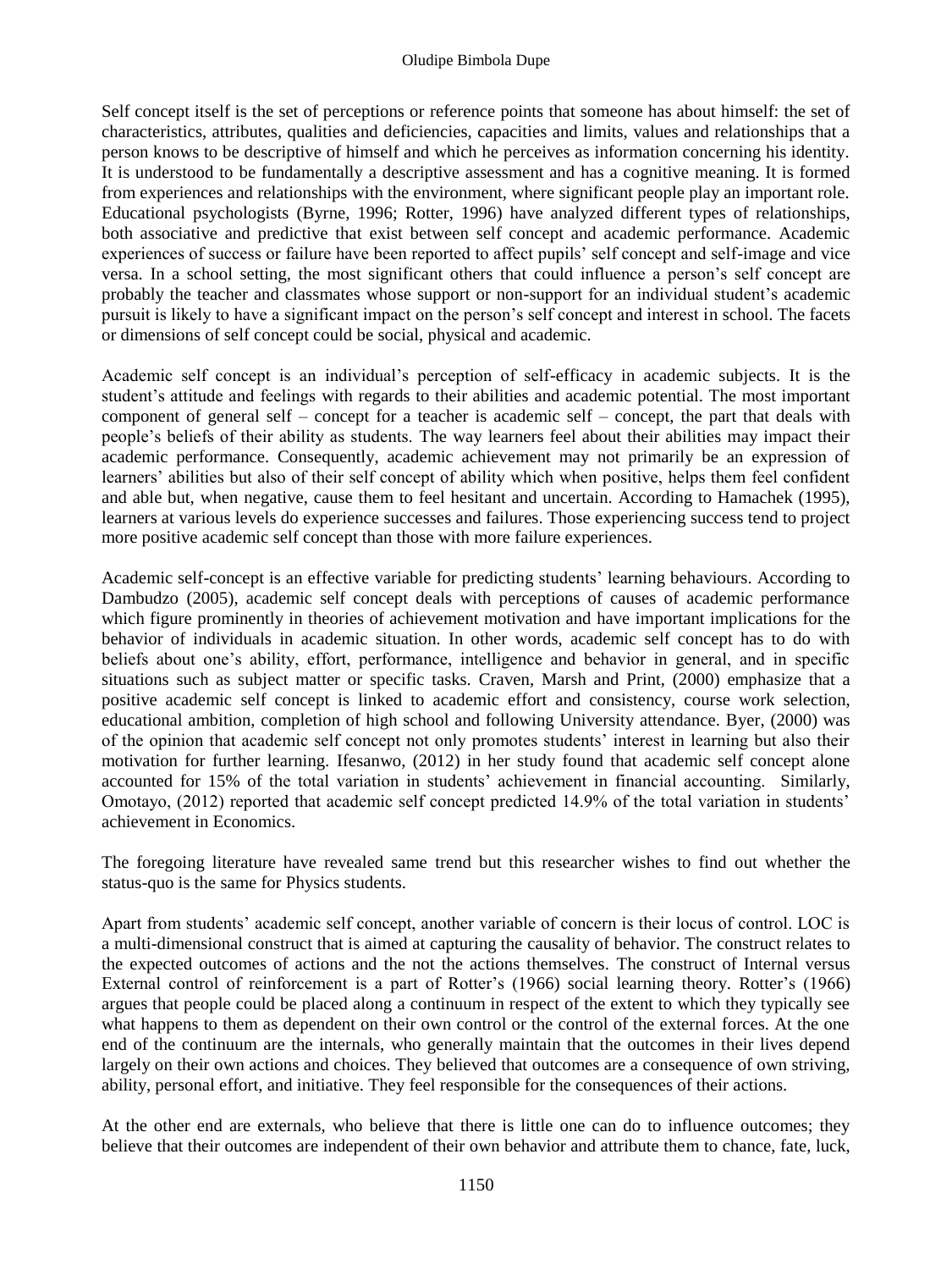social structures or powerful other people. According to Leone and Burns, (2000), internals are more inclined than externals to perceive their behavior as instrumental in obtaining desired outcomes and avoiding undesirable outcomes. Dollinger, (2000) found that internals surpass externals on incidentally acquired and seemingly trivial knowledge which nevertheless has relevance for learners' academic success. In same vein, Lawal, (2012) found that locus of control significantly predicted students' academic achievement in Accounting ( $R^2 = 0.131$ ,  $p < 0.05$ ). However, Omotayo, (2012) revealed that locus of control did not significantly predict ( $R^2 = 0.017p > 0.05$ ) students' Achievement in Economics. Since research findings on how locus of control predicts students' achievement does not lend itself to simple summary, there is therefore need for further research especially in physics which is the area of concern of this researcher.

#### *Statement of the Problem*

*This study investigates the extent to which students' Academic Self Concept and Locus of Control predicts students' their achievement in secondary school Physics.*

#### *Research Hypotheses*

- 1. Academic self concept and locus of control when taken together, will not significantly predict students' achievement in Physics.
- 2. Academic self concept alone will not significantly predict students' achievement in Physics.
- 3. Locus of control alone will not significantly predict students' achievement in Physics.

#### *Limitations of the study*

This study is limited to senior secondary school II physics students in Irepodun Local government area of Kwara state, Nigeria. The questionnaires are self reports of the students about their Locus of Control and academic self concept and were so treated. The sample consisted of 200 senior secondary II physics students. Findings from this study are limited to Nigeria setting.

# **2. Methods**

#### *Research design*

This study is a descriptive survey type of research. The variables under consideration have already occurred and are therefore not manipulated in any way.

#### *Target Population*

All public senior secondary school students of Irepodun Local government area of Kwara state, Nigeria constitute the target population for this study.

#### *Sample and Sampling Procedure*

The sample was made of two hundred senior secondary school II Physics students (100 Boys and 100 girls, with mean age of 16.7years) randomly drawn from six public co-educational secondary schools in Irepodun Local government area of Kwara state.

#### *Instruments*

Three instruments were used for data collection in this study. These are:

- Physics Achievement test (PAT)
- Academic self concept scale (ASCS) and
- Locus of Control scale (LOCS)

Physics Achievement test (PAT)

The Physics Achievement Test, (PAT) was developed by the researcher and it was made of 40 multiple choice items with options A-D. It was trial –tested on a pilot sample size of 30 senior secondary school II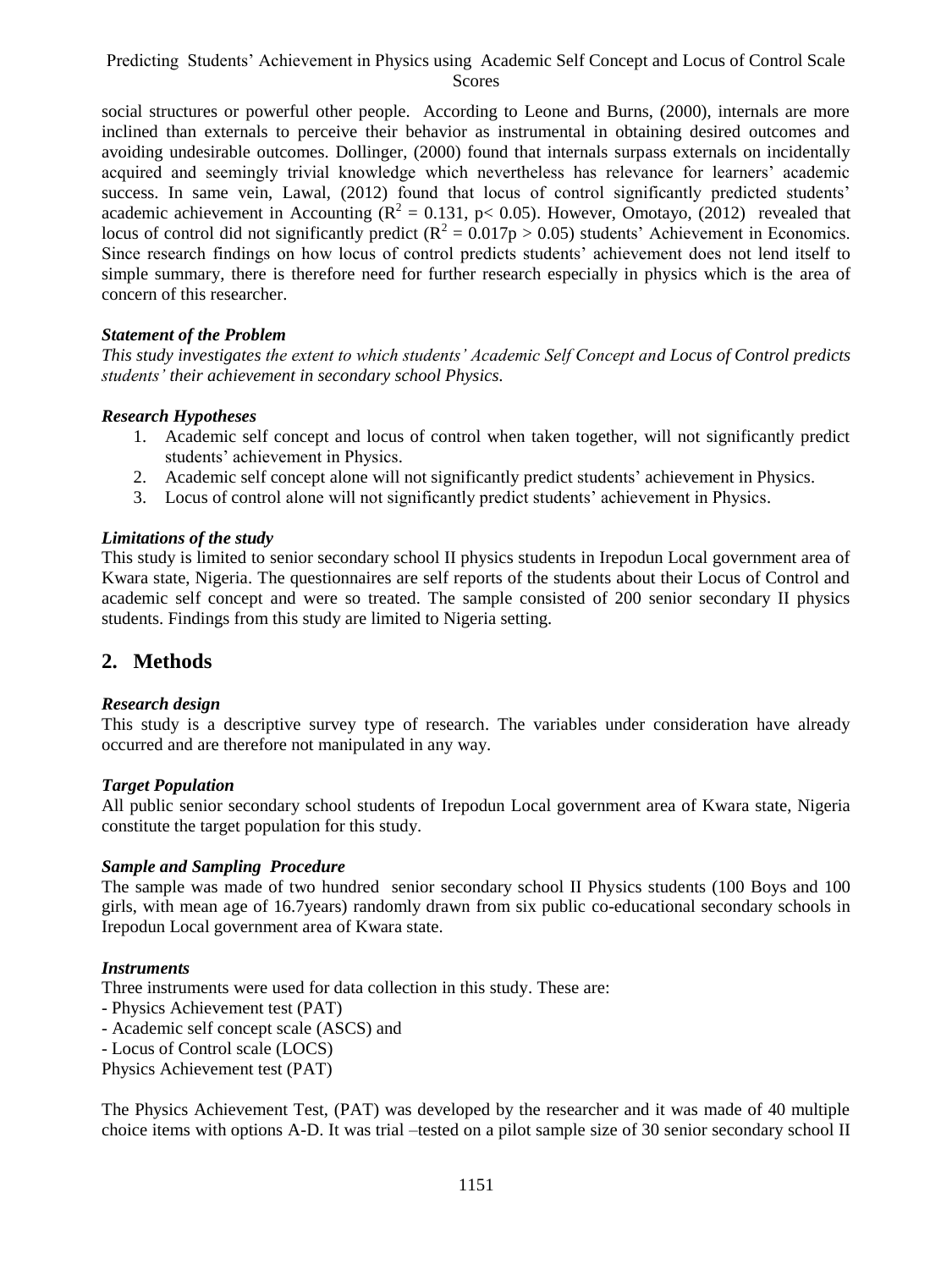students in Egbeda Local government area using test-retest procedure of three weeks interval. The reliability index was found to be  $0.71$  ( $r = 0.71$ ) using Kuder-Richardson formula 20.

#### *Academic self concept scale (ASCS)*

The Academic self concept scale (ASCS) was developed by Omotayo, (2012) but adapted for use by this researcher. It was made of 15-items on a 4 – point likert scale of Strongly Agree (SA), Agree (A), Disagree (D) and Strongly Disagree (SD) to which respondents were to indicate their degree of Agreement or otherwise to the 15-items on the scale. The face validity of the instrument was ensured by Educational psychologists who scrutinized the instrument and made useful criticisms where necessary. Necessary corrections were effected on the instrument and then it was trial-tested on a pilot sample size of 40 senior secondary school II students in Egbeda Local government and the internal consistency reliability( $\alpha$ ) was found to be 0.85.

#### *Locus of Control scale (LOCS)*

The Locus of Control Scale (LOCS) was also made of 15 items on a 4 – point scale of Strongly Agree (SA), Agree (A), Disagree (D) and Strongly Disagree (SD) to which respondents were to indicate their degree of Agreement or otherwise to the 15-items on the scale. It was originally developed by Rotter, (1966) but adapted to fit Nigeria setting by Onabanjo, (2000) and further adapted for use by this researcher. The instrument was trial-tested on a pilot sample size of 40 senior secondary school II students also in Egbeda Local government and the internal consistency reliability  $(\alpha)$  was found to be 0.77.

#### *Data Collection*

The PAT, ASCS, and LOCS were administered on the students by the respective Physics teachers in the sampled schools after the permission of the school principals in the six selected schools were sought. The instruments were administered within three days with two schools visited per day. Students' responses were coded and scored thereafter. For the Pat, correction was made for guessing.

#### *Data Analysis Procedure*

The data collected in this study were analyzed using both descriptive and inferential statistics. The students' scores on PAT, ASCS and LOCS were analyzed using descriptive statistics tools of mean and Standard deviation while inferential tool of Multiple Regression Analysis and Analysis of Variance (ANOVA) were employed to test the hypotheses at the 0.05 level of significance.

# **3. Results**

**Ho 1.** Academic self concept and locus of control when taken together, will not significantly predict students' achievement in Physics.

|                | Table 1: Regression of Academic self concept and Locus of control on students' achievement in |  |  |  |  |  |  |
|----------------|-----------------------------------------------------------------------------------------------|--|--|--|--|--|--|
| <b>Physics</b> |                                                                                               |  |  |  |  |  |  |

| <b>Predictor variables</b>      | <b>Multiple R</b> | ${\bf p}^2$              | Adjusted $\mathbb{R}^2$ | <b>Error of Estimate</b>      |  |  |  |
|---------------------------------|-------------------|--------------------------|-------------------------|-------------------------------|--|--|--|
| Academic self concept and 0.392 |                   | 0.154                    | 0.145                   | 5.959                         |  |  |  |
| locus of control                |                   |                          |                         |                               |  |  |  |
| Analysis of Variance (ANOVA)    |                   |                          |                         |                               |  |  |  |
| $\alpha$ $\alpha$<br>$\sim$     | $\mathbf{r}$      | $\sim$<br>$\blacksquare$ | $\sim$                  | $\sim$ $\sim$<br>$\mathbf{r}$ |  |  |  |

| Source     | <b>Sum of Squares</b> | DF  | <b>Mean Square</b> |        | Sig of F | <b>Remark</b> |
|------------|-----------------------|-----|--------------------|--------|----------|---------------|
| Regression | 271.603               |     | 636.302            | 17.919 | 0.000    | Significant   |
| Residual   | 6995.392              | 197 | 35.510             |        |          |               |
| Total      | 8267.995              | 199 |                    |        |          |               |

From Table 1, the two predictor variables, Academic self concept and Locus of control, when taken together, accounted for 15.4% of the total variation in students' achievement in Physics ( $R^2 = 0.154$ , p< 0.05). This result is significant at p<0.05. Therefore, the null hypothesis Ho 1 was rejected.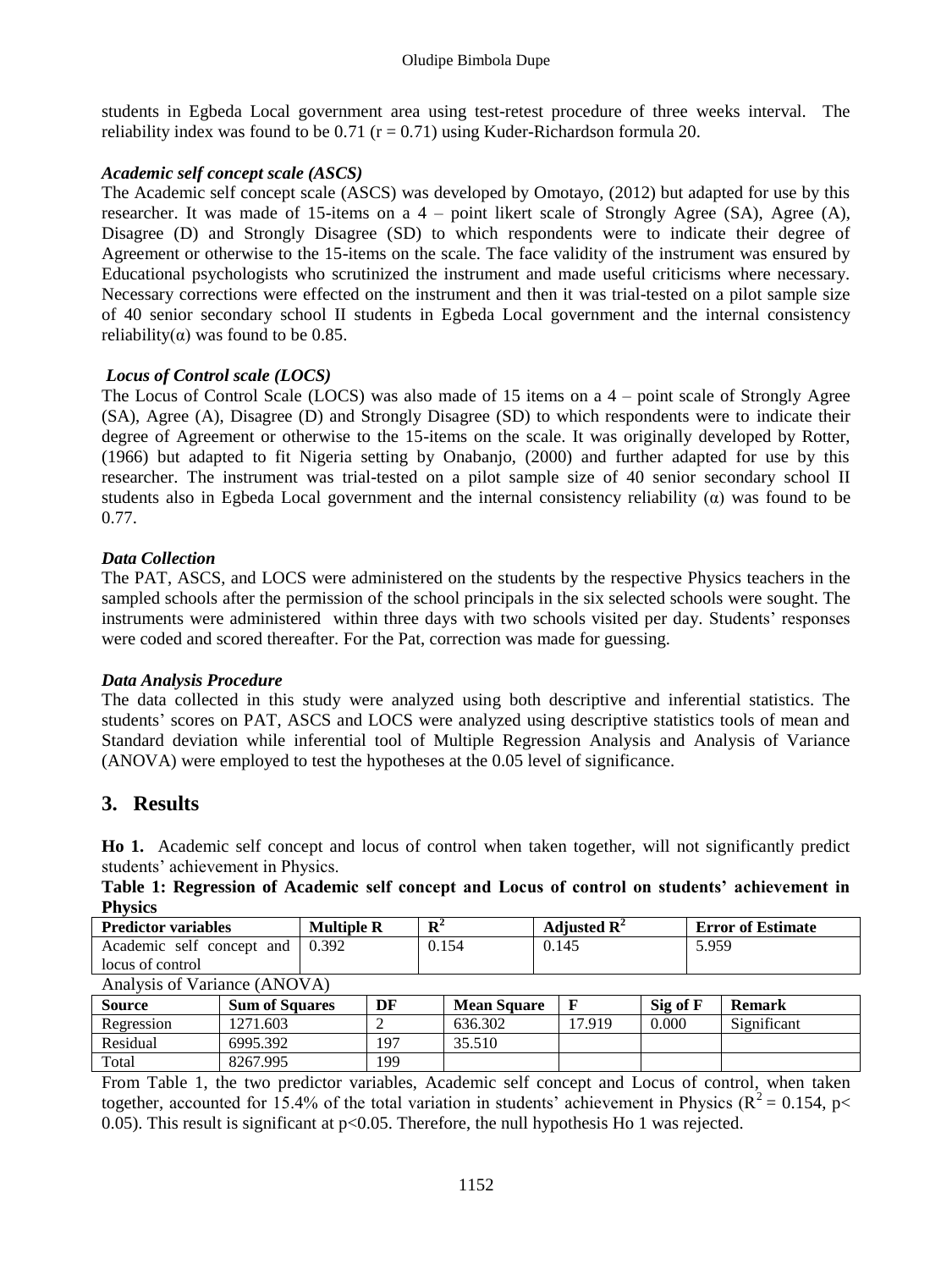|  | <b>Ho 2.</b> Academic self concept alone will not significantly predict students' achievement in Physics. |  |  |  |  |
|--|-----------------------------------------------------------------------------------------------------------|--|--|--|--|
|  | Table 2: Regression of Academic self concept on students' achievement in Physics                          |  |  |  |  |

| <b>Predictor variables</b>   | <b>Multiple R</b> | ${\bf R}^2$ | Adjusted $\mathbb{R}^2$ | <b>Error of Estimate</b> |
|------------------------------|-------------------|-------------|-------------------------|--------------------------|
| Academic self concept        | 0.380             | 0.144       | 0.140                   | 5.978                    |
| Analysis of Variance (ANOVA) |                   |             |                         |                          |

| <b>Source</b> | <b>Sum of Squares</b> | DF  | <b>Mean</b>   |        | Sig of F | <b>Remark</b> |
|---------------|-----------------------|-----|---------------|--------|----------|---------------|
|               |                       |     | <b>Square</b> |        |          |               |
| Regression    | 1191.368              |     | 1191.368      | 33.334 | 0.000    | Significant   |
| Residual      | 7076.627              | 198 | 35.741        |        |          |               |
| Total         | 8267.995              | 199 |               |        |          |               |

From Table 2, Academic self concept alone accounted for 14.4% of the total variation in students' achievement in Physics ( $\mathbb{R}^2 = 0.144$ , p<0.05). This result is significant at p<0.05. Therefore, the null hypothesis Ho 2 was rejected.

**Ho 3.** Locus of control alone will not significantly predict students' achievement in Physics

**Table 3: Regression of Locus of control on students' achievement in Physics**

| <b>Predictor variables</b>   | <b>Multiple R</b>     |       | ${\bf R}^2$ |               | Adjusted $\mathbb{R}^2$ | <b>Error of Estimate</b> |                 |  |
|------------------------------|-----------------------|-------|-------------|---------------|-------------------------|--------------------------|-----------------|--|
| Locus of control             |                       | 0.129 |             | 0.017         | 0.012                   |                          | 6.408           |  |
| Analysis of Variance (ANOVA) |                       |       |             |               |                         |                          |                 |  |
| <b>Source</b>                | <b>Sum of Squares</b> | DF    |             | <b>Mean</b>   |                         | Sig of F                 | <b>Remark</b>   |  |
|                              |                       |       |             | <b>Square</b> |                         |                          |                 |  |
| Regression                   | 138.418               |       |             | 138.418       | $3 - 371$               | 0.068                    | Not significant |  |
| Residual                     | 8129.577              |       | 198         | 41.058        |                         |                          |                 |  |
| Total                        | 8267.995              |       | 199         |               |                         |                          |                 |  |

From Table 3, Locus of control accounted for 1.7% of the total variation in students' achievement in Physics ( $\mathbb{R}^2 = 0.017$ , p $> 0.05$ ). This result is not significant at p $> 0.05$ . Therefore, the null hypothesis Ho 3 was not rejected.

# **4. Discussion**

The first finding which revealed that academic self concept and locus of control when taken together significantly predicts students' achievement in Physics suggests that in order to raise students' achievement in Physics, the two predictor variables- academic self concept and Locus of control when taken together are important students' characteristics to be considered. This agrees with the findings of Omotayo, (2012) who reported a similar finding. These two psycho-social factors in the students which have to do with their self beliefs about their academic ability and the source of control over reinforcement are germane and studies (Lawal, 2012; Omotayo, 2012) have established that when students have a positive academic self concept and are internals with respect to their locus of control, they are likely to put more efforts into their academic work and it's more probable they will perform well academically. This further suggests that significant others and forces beyond students cannot dictate the extent they can go academically rather their self beliefs will spur them to working hard. Buttressing this finding, earlier study of Eberhart & Keith, (1989) revealed a causal relation between students' academic self concept and locus of control. Similarly, in the study of Arogundade, (2010), the result of the multiple regressions reveal that based on the R squared value of 0.991 obtained, locus of control and self-esteem accounted for about 99.1% of the variance in teachers' frustration irrespective of the mode of self-esteem and locus of control an individual teacher is operating on.

The second finding that academic self concept alone accounted for 14.4% of the total variation in students' achievement in Physics ( $R^2 = 0.144$ ,  $p < 0.05$ ) and this result is significant at  $p < 0.05$  shows that in order to raise students' achievement in Physics, academic self concept is an important students' characteristic to be considered. Supporting this view are Lyon & MacDonald, (1990) who reported that academic self-concept correlated significantly higher with teachers' grades and standardized measures of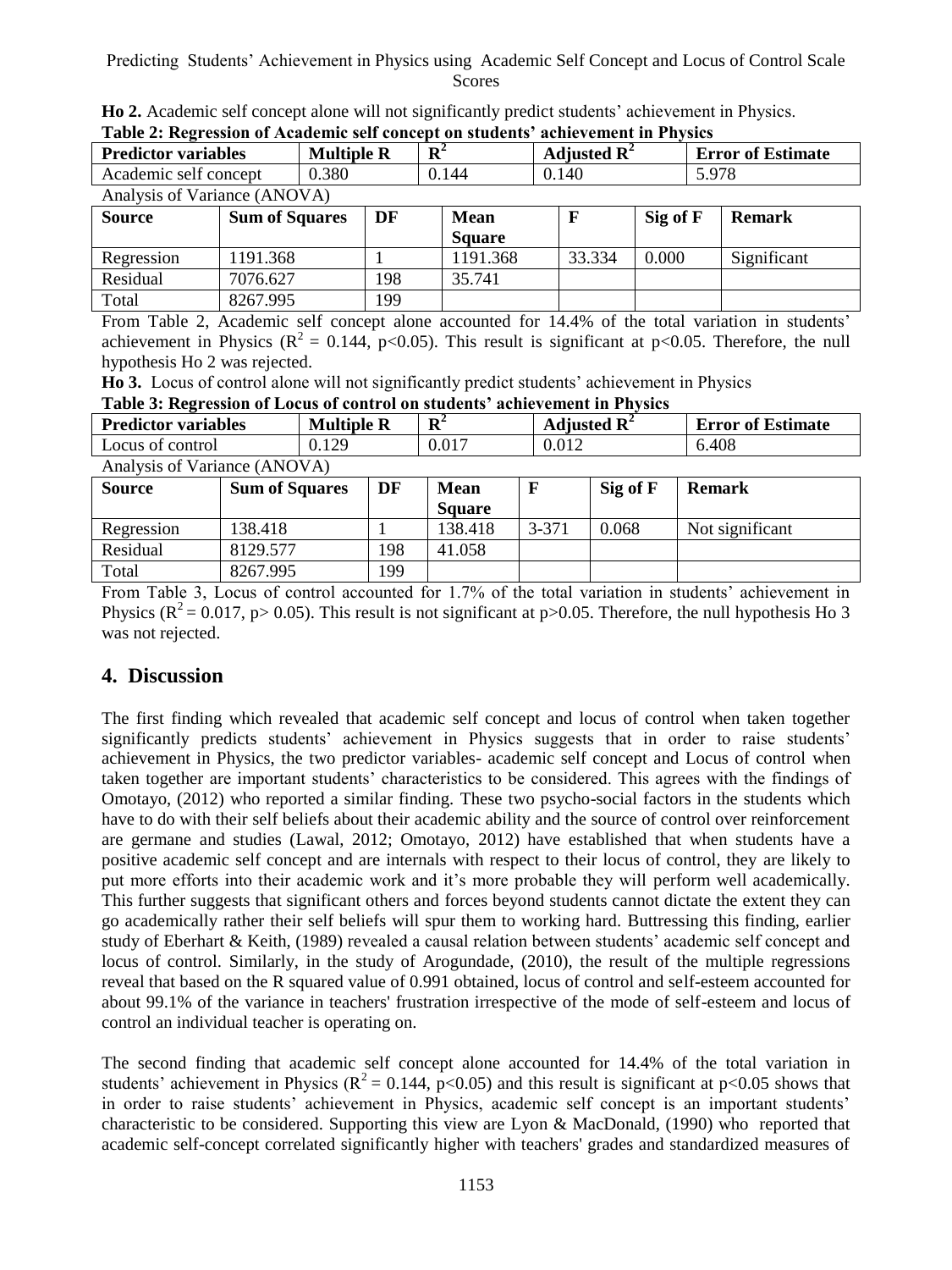achievement than either general self-concept or locus of control. A multiple regression analysis also confirmed the potential usefulness of academic self-concept for predicting students' achievement. Infact, they concluded that academic self-concept may be a more useful construct in helping understand students' achievement than frequently administered measures of general self-concept. To this end, teachers and parents alike need to boost students' morale and help instill confidence in them.

The third finding that Locus of control accounted for just 1.7% of the total variation in students' achievement in Physics ( $\mathbb{R}^2 = 0.017$ ,  $p > 0.05$ ) and did not significantly predict achievement in physics suggests that in order to raise students' achievement in Physics, Locus of control is not an important students' characteristic to be considered. This also agrees with the findings of Omotayo, (2012) but contradicts the findings of Ifesanwo, (2012) and Lawal, (2012).

# **5. Conclusion**

The focus of this study was predicting students' Achievement in Secondary School Physics using their academic Self Concept and Locus of Control Scale Scores. Findings revealed that academic self concept and Locus of control, when taken together, significantly predicted students' achievement in Physics; academic self concept alone also significantly predicted students' achievement in Physics however Locus of control did not significantly predict students' achievement in Physics. These findings suggest that as against students' Locus of control, academic self concept is a potent factor to be taken into consideration when explaining physics students' achievement in Physics.

# **6. Recommendations**

Since this study revels that academic self concept alone and when taken together with locus of control predicts students' achievement in Physics, it is pertinent that teachers aid students to maintain a positive self belief about their academic ability and their belief about the source of control over reinforcement.

Also, Physics teachers should help boost students' personality factors especially academic self concept by being warm towards students and creating a conducive classroom environment that makes physics learning more practical and interesting.

Curriculum affective components of learning should also be incorporated into school curriculum by curriculum developers.

# **References**

- Aluko, O.A. (2010). Factors influencing students' choice of Science as a subject of study in senior secondary schools in Ogun State. *Unpublished B.Ed. project.* Olabisi Onabanjo University, Ago lwoye.
- Arogundade, O. (2010). Locus Of Control And Self-Esteem As Predictors of Teachers' Frustration In Lagos State Secondary Schools. *Ife psychologia 6(5)*
- Byer, J.L. (2000). Measuring the positive effects of students' perceptions of classroom social climate on academic self concept. http://www.findarticles.com/p/articles/miqa3823/is200004.ai\_n888843
- Byrne, B.M. (1996). Academic self concept: Its structure, measurement and relation to academic achievement. In B.A. Bracken (Ed.), Handbook of self concept New York: Wiley. 287-316
- Craven, R.G., Marsh, H.W. &Print, M. (2000). Gifted streamed and mixed ability programmes for gifted students, impact on self concept, motivation and achievement. *Australian Journal of Education 44, 51-75*
- Dambudzo, l. l. (2005). The relationship between learner self concept and achievement in secondary schools in Zimbabwe. *Unpublished Ph.D thesis*, University of South Africa, Zimbabwe